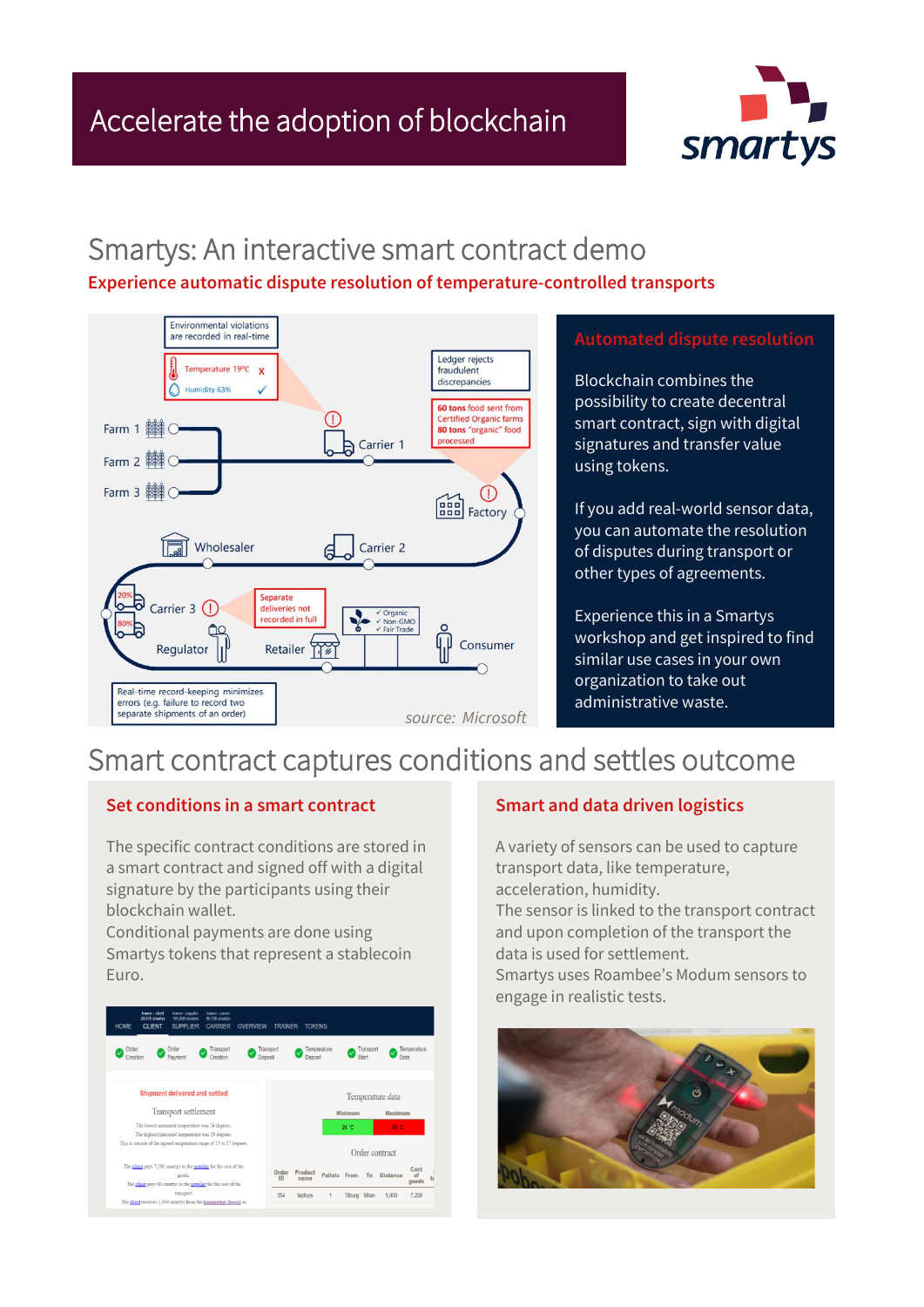



# Blokko: Serious gaming for Supply Chain

**Blockchain project for Breda University of Applied Sciences**



### **Experience logistics and blockchain**

Students will test their planning and communication skills in this logistics simulation game.

Smartys added the extra dimensions of digitalization, IOT and blockchain to the game.

Blockchain makes it possible to combine online payments, digital signatures and settlement of transport conditions without the need of a trusted third party.

## Smartys added online shop and time conditioned transport

#### **Payment with custom Ethereum tokens**

Material can be ordered online. The students are automatically supplied with a limited number of tokens that they can use to payment.



#### **Smart contract settles payments**

Upon arrival of the goods the QR code on the container is scanned and the factory signs a digital transaction that confirms delivery of the goods. The smart contract automatically checks the conditions and settles the payment of the goods and the transport.

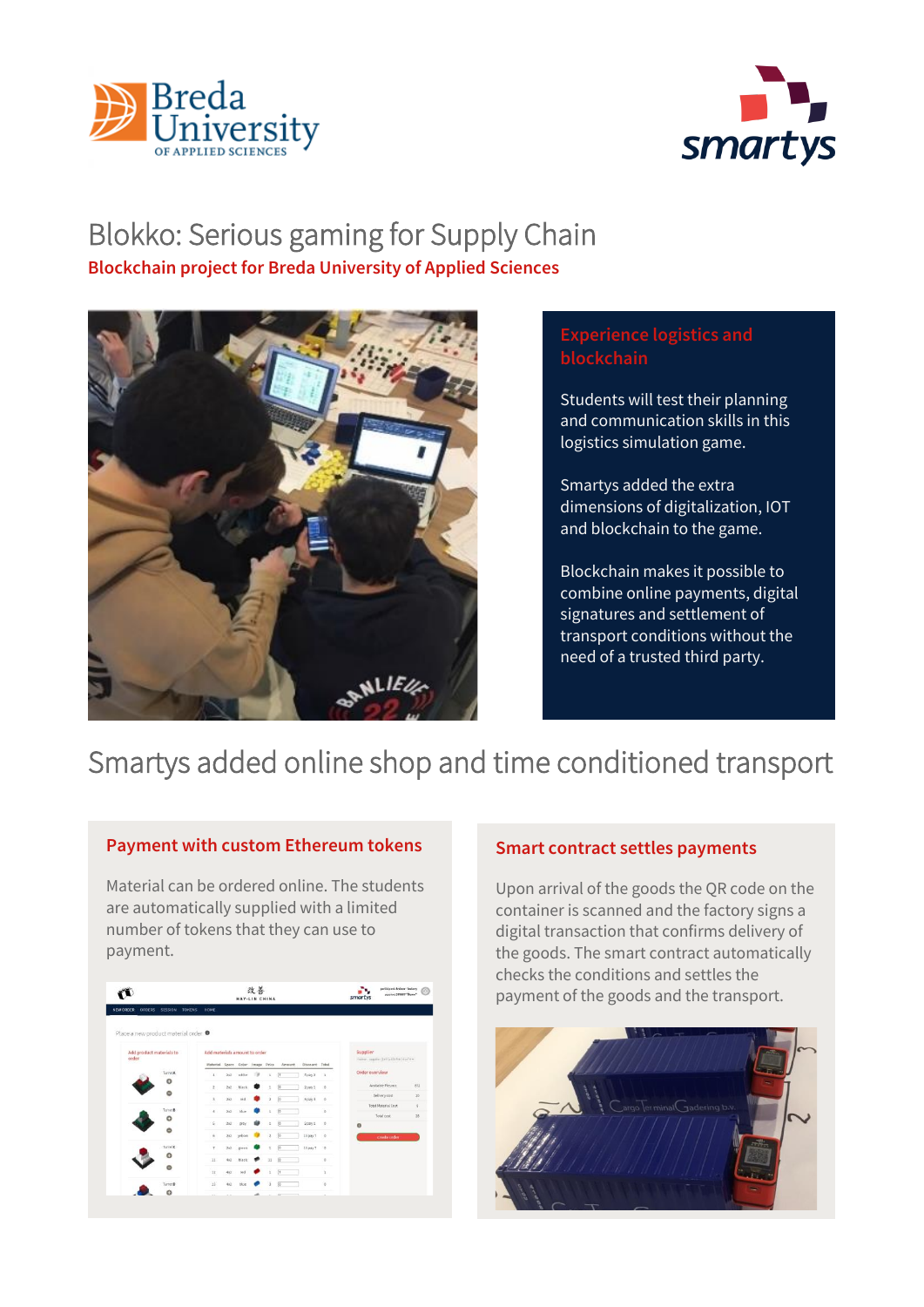



# IsItCopernicus.art: Explore the creation of digital value

**Experience the creation and value of non-fungible tokens on the Smartys platform**



#### **The value of Non Fungible Tokens**

IsItCopernicus materializes the ownership of digital value inside a glass art object. Inside the object a small computer is captured that was used to create a wallet.

From that wallet a non-fungible token contract was deployed that created the shared ownership NFT's of the art object.

As the private key is also locked in this computer, no-one can transfer value out of the wallet without breaking the glass of the boll in order to get this key. **Smartys** has duplicated this process so you can experience this yourselves and possibly create your own key vault.

## Smart contracts regulate the ownership of value

### **A secret wallet locked inside the glass boll collects digital value**

A smart contract stores value inside the wallet and people can send value (Ether or tokens) to the wallet. On the isitcopernicus.art website the aggregated value is displayed. The value is shared with 21 token holders.



### **Smartys deploys IsItCopernicus clones**

A special IsItCopernicus module is to demonstrate the creation process, let participants experience this process and possibly create your own project. This includes the creation of your own token and deploy it on a public exchange (OpenSea).

|                                                                                                                                                                           | <b>TRAINER</b><br><b>TROMAS</b><br>TOOSTAT<br>TOKEN                                                                                 |          |                        |               |
|---------------------------------------------------------------------------------------------------------------------------------------------------------------------------|-------------------------------------------------------------------------------------------------------------------------------------|----------|------------------------|---------------|
| Rollout step                                                                                                                                                              | Details                                                                                                                             | Contract |                        |               |
| <b>Waiting for tolers settings</b>                                                                                                                                        | Hollow complete.                                                                                                                    |          | Owner                  | <b>Action</b> |
| Weiting for compiled sount contract<br>Waiting for funds in the initiative wallet.<br>Waiting for funds in the coperaints wallet<br><b>Whites for contract deployment</b> | DEMO 2021011 215114 IRVONS<br>51 tollines recient                                                                                   | ٠        | <b>Seturne walker</b>  |               |
|                                                                                                                                                                           | Takes mins 0.1 Ether<br>Last spilets 5/11/3021, 9:59:54 PM                                                                          | ×        | <b>Initiate wallet</b> |               |
|                                                                                                                                                                           | <b>Initiates Wallet</b>                                                                                                             | 3        | between wallet         |               |
|                                                                                                                                                                           | 0x990F4FRRaA117256EEEDBach700E34360DFE9 - 0 ETH                                                                                     | ٠        | Formie                 | <b>Chang</b>  |
|                                                                                                                                                                           | Dr.75/Ma0066436-day-78-dibay:s1847/200908516340465656515100254669405161<br><b>Conemicus Waller</b>                                  | ×        | distributed matter.    |               |
| Create sell ceders for all tokens                                                                                                                                         |                                                                                                                                     | a.       | For sale               | <b>hay</b>    |
|                                                                                                                                                                           | (NOWACUTERDISCN/UNSK/FSURNDLIVES/ARCHETER), 0.045495774 RTH<br>0x5ava3c13a64533107ba96a65431230a0m1076&@3a44f16c33902219c9b00 [ 3 ] | ٠        | 0035326. 47648         |               |
| <b>Lakeut</b> coopiete                                                                                                                                                    | Compet Address                                                                                                                      | п        | <b>Sociale</b>         | log           |
|                                                                                                                                                                           | 0x8E0DAP053852249800900475979bA1068004342-03ETH                                                                                     | ٠        | <b>Swede</b>           | A boy.        |
|                                                                                                                                                                           |                                                                                                                                     | $\sim$   | <b>IMMARY 78086</b>    |               |
|                                                                                                                                                                           |                                                                                                                                     | n        | For sale               | boy.          |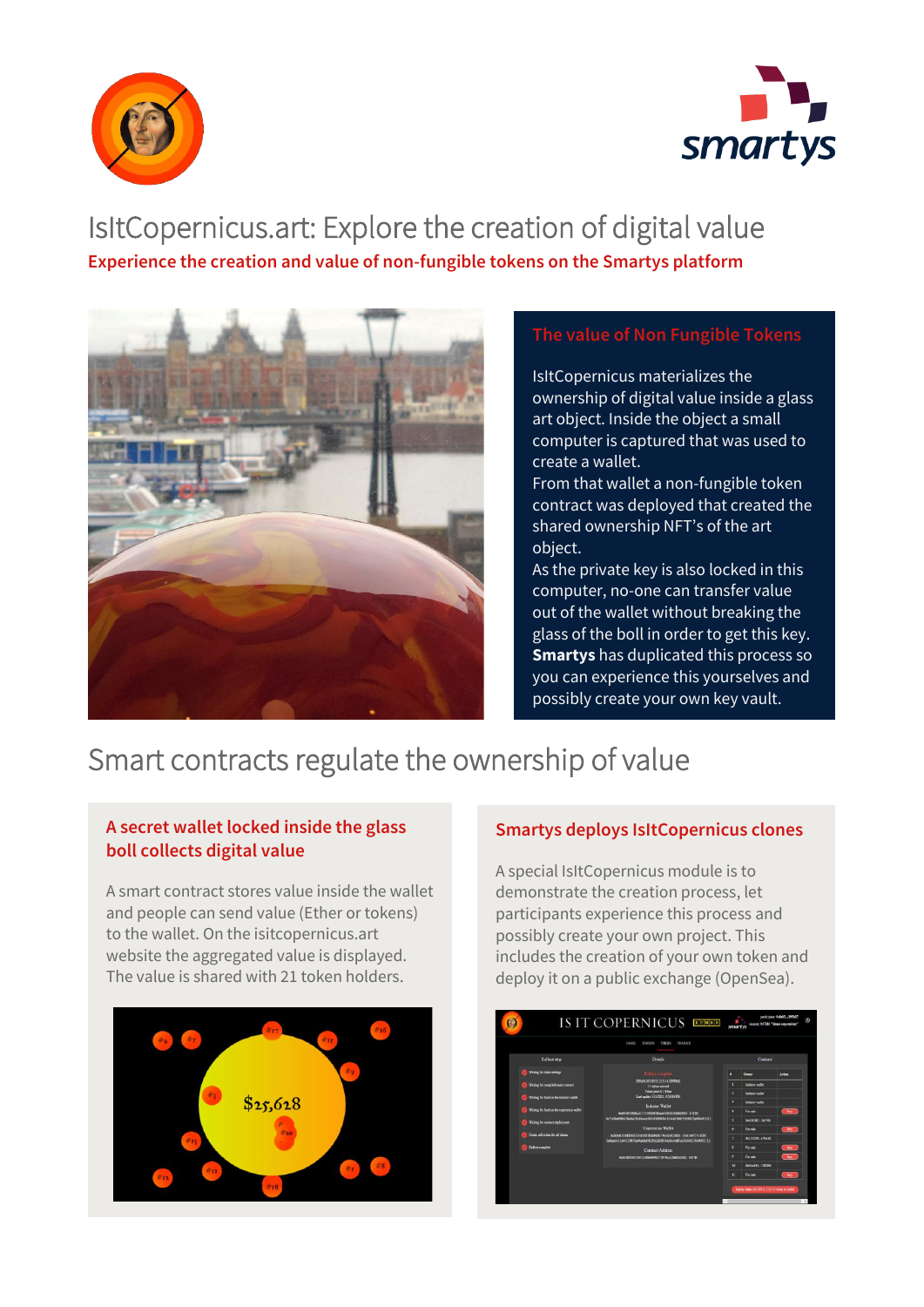



### Safe2Office: Trust in a healthy work environment **Blockchain proof-of-concept with DWA, funded by BlockStart**



Prevent COVID infections from person to person through indoor climate in buildings.

Combines knowledge of indoor climate risk models and data integrity protocols using blockchain technology.

Live assessment of the risk of contamination

Easy to apply everywhere

100% user verifiable data

### Smartys created user interface and added trust to data

#### **Risk taxation monitor**

CO2 levels, room volume, occupants and other variables are captured and used to calculate the risk for contamination. A traffic light in the app indicates if the room is safe to use.



### **Trusted data**

The sensor data and the risk taxation is stored on IPFS and hashed on Ethereum to guarantee its integrity.